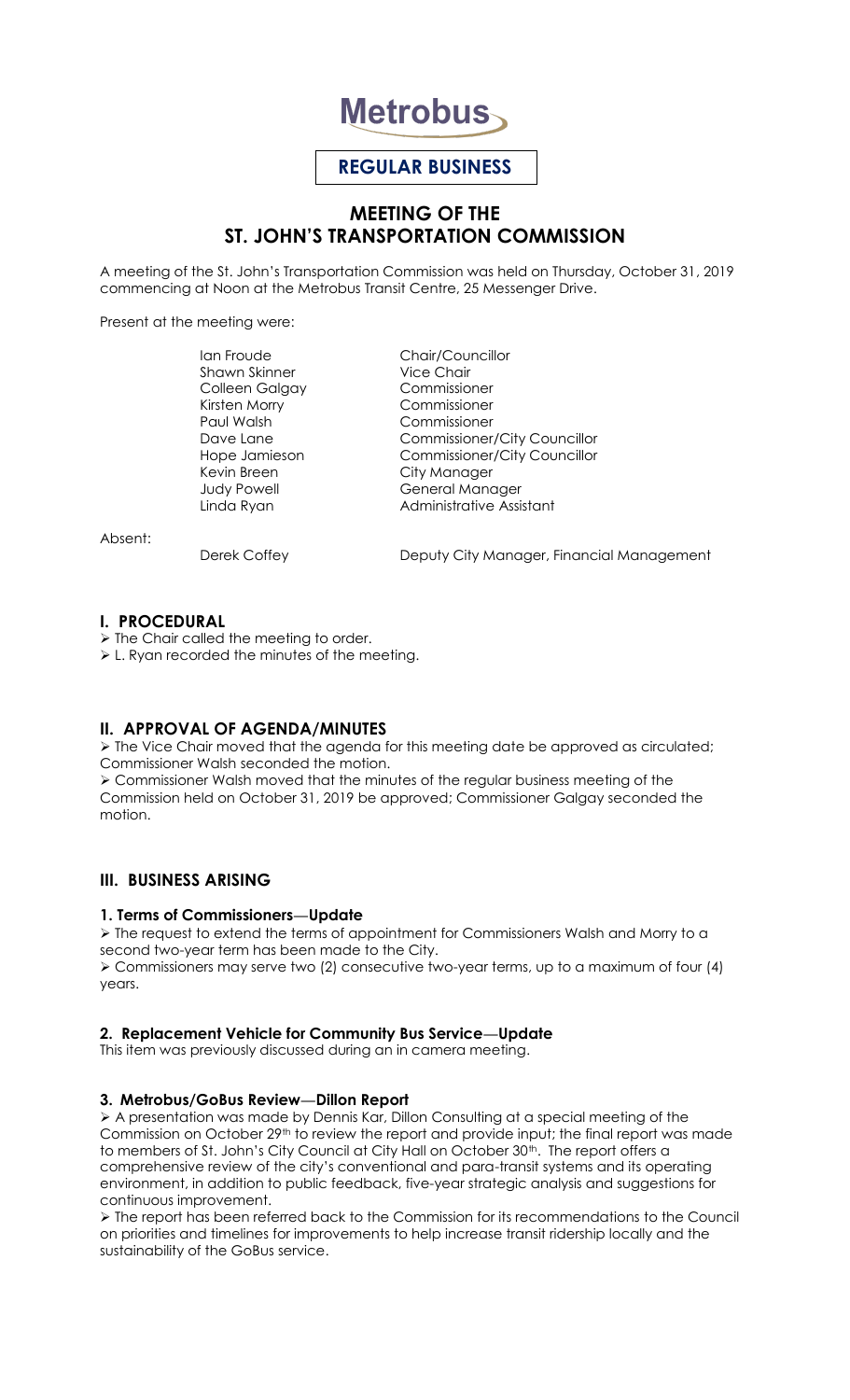October 31, 2019 **Regular Business** Page 2

# **Metrobus**

### **3. Metrobus/GoBus Review—Dillon Report** (Continued)

 $\triangleright$  The challenge for the Commission will be to achieve improvements outlined in the report (reduced travel time, increased frequency, extended service hours, shorter distances to transit stops, more accessible service, new technologies and industry trends, etc.) with current budgetary restraints.

 An Implementation Review Sub-Committee was struck whose mandate is to prioritize the recommendations contained in the Dillon Report and recommend same to the Commission. Members of the committee are:

- Chair Froude
- Commissioner Paul Walsh
- Commissioner Kirsten Morry
- Metrobus General Manager Judy Powell

 Future focus will be on growing a transit culture, increasing ridership growth through service improvements and recognizing the connection between transit and climate change.

#### **ACTION:**

 The Chair, together with Commissioners Lane and Jamieson will, in their role as City Councillors, write an information "Letter to the Editor" pertaining to the results of the report, sharing the key points and next steps. A meeting will be arranged with Kelly McGuire, Public Relations and Communications Officer at the City of St. John's to discuss same.

# **IV. NEW BUSINESS**

# **1. Financial Statements—September, 2019**

 $\triangleright$  The financial statements for September, 2019 were tabled and discussed.

# **2. Executive Summary—September, 2019 (Regular)**

 The Executive Summary for September, 2019 was tabled and reviewed. The following items were discussed:

#### **Stroller Policy**

—Given the number of recent incidents involving strollers on the buses since introduction of the new policy, the Chair asked that this policy be made clearer to the public. —Commissioner Jamieson suggested that a graphic be used to convey and/or reinforce that customers must hold onto their children when riding Metrobus.

# **3. Service Request—Costco**

This item was referred to Implementation Review Sub-Committee of the Commission.

# **4. Holland—Plants at Transit Stops (Note: Article link sent with agenda)**

 $\triangleright$  Due to time constraints, this item was deferred. The Chair asked that if members are interested it bringing this item forward, it can added to the agenda for the November business meeting of the Commission.

# **5. GoCard Sales**

 GoCard sales will become aligned with m-Card sales effective January 1, 2020—all m-Card outlets will start selling (as opposed to just reloading) GoCards; MVT and onboard sales will cease.

D. Power, Manager of Accessible Services will communicate this item to GoBus users.

#### **6. Salt Truck—From City**

 Metrobus will received a retired salt truck from the City to salt the parking lot at the Messenger Drive transit facility.